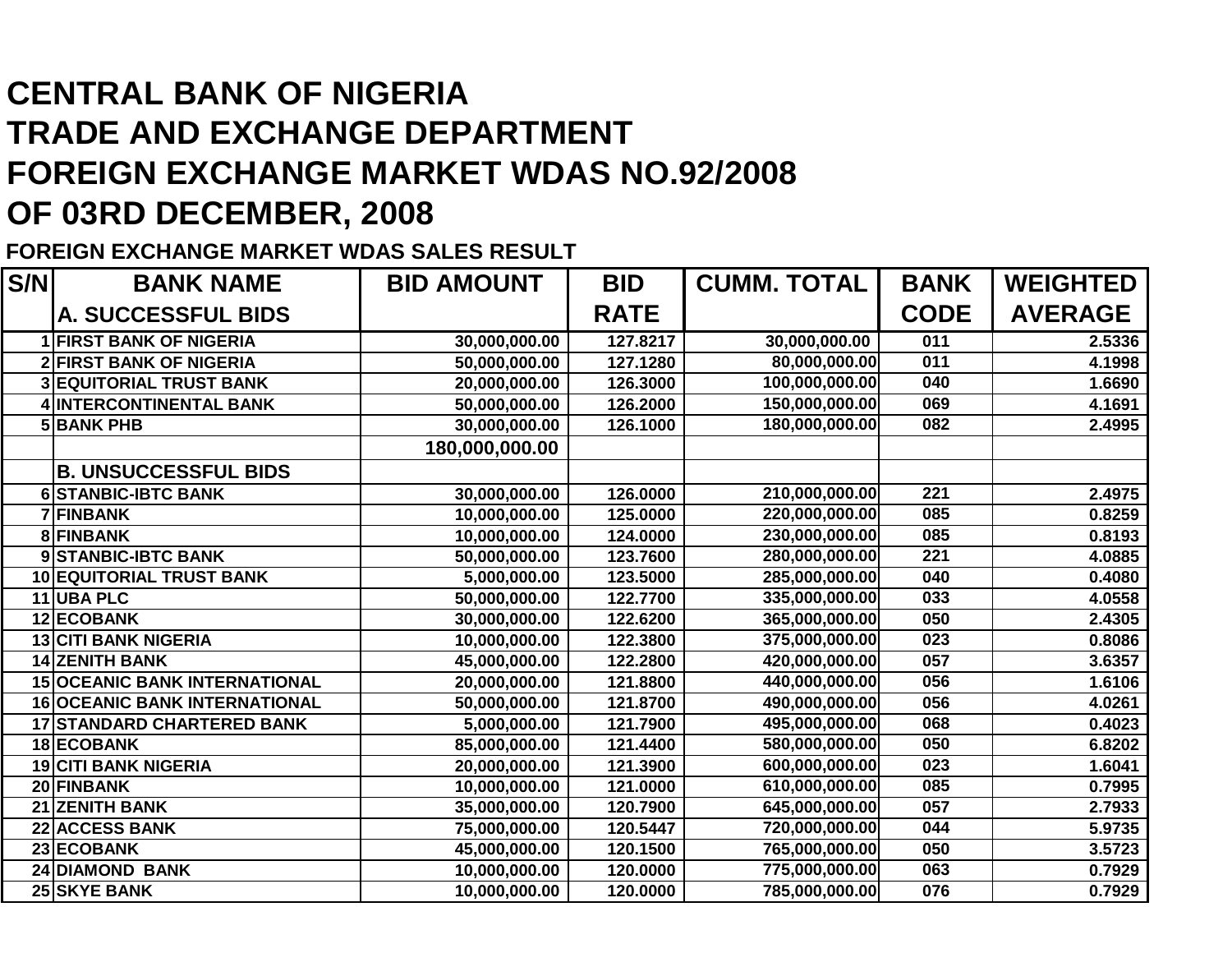| 26 BANK PHB                        | 40,000,000.00    | 119.8200 | 825,000,000.00   | 082 | 3.1667   |
|------------------------------------|------------------|----------|------------------|-----|----------|
| 27 GUARANTY TRUST BANK             | 14,500,000.00    | 119.8020 | 839,500,000.00   | 058 | 1.1478   |
| 28 FIRST CITY MONUMENT BANK        | 35,000,000.00    | 119.8000 | 874,500,000.00   | 214 | 2.7704   |
| 29 SKYE BANK                       | 40,000,000.00    | 119.8000 | 914,500,000.00   | 076 | 3.1662   |
| <b>30 DIAMOND BANK</b>             | 20,000,000.00    | 119.7500 | 934,500,000.00   | 063 | 1.5824   |
| <b>31 ACCESS BANK</b>              | 50,000,000.00    | 119.6535 | 984,500,000.00   | 044 | 3.9529   |
| <b>32 AFRIBANK NIGERIA</b>         | 10,000,000.00    | 119.6000 | 994,500,000.00   | 014 | 0.7902   |
| 33 DIAMOND BANK                    | 20,000,000.00    | 119.5000 | 1,014,500,000.00 | 063 | 1.5791   |
| <b>34 GUARANTY TRUST BANK</b>      | 35,000,000.00    | 119.3267 | 1,049,500,000.00 | 058 | 2.7595   |
| <b>35 ACCESS BANK</b>              | 30,000,000.00    | 118.8218 | 1,079,500,000.00 | 044 | 2.3552   |
| <b>36 STANDARD CHARTERED BANK</b>  | 20,000,000.00    | 118.8200 | 1,099,500,000.00 | 068 | 1.5701   |
| 37 STANBIC-IBTC BANK               | 100,000,000.00   | 118.8100 | 1,199,500,000.00 | 221 | 7.8500   |
| <b>38 UNION BANK OF NIGERIA</b>    | 20,000,000.00    | 118.7000 | 1,219,500,000.00 | 032 | 1.5685   |
| <b>39 STERLING BANK</b>            | 5,000,000.00     | 118.7000 | 1,224,500,000.00 | 232 | 0.3921   |
| 40 GUARANTY TRUST BANK             | 35,000,000.00    | 118.5644 | 1,259,500,000.00 | 058 | 2.7418   |
| 41 FIRST CITY MONUMENT BANK        | 30,000,000.00    | 118.5200 | 1,289,500,000.00 | 214 | 2.3493   |
| 42 FIRST BANK OF NIGERIA           | 50,000,000.00    | 118.5100 | 1,339,500,000.00 | 011 | 3.9151   |
| <b>43 ZENITH BANK</b>              | 45,000,000.00    | 118.5100 | 1,384,500,000.00 | 057 | 3.5236   |
| <b>44 FIDELITY BANK</b>            | 2,000,000.00     | 118.4500 | 1,386,500,000.00 | 070 | 0.1565   |
| <b>45 CITI BANK NIGERIA</b>        | 30,000,000.00    | 118.4200 | 1,416,500,000.00 | 023 | 2.3473   |
| 46 FIDELITY BANK                   | 20,000,000.00    | 118.4000 | 1,436,500,000.00 | 070 | 1.5646   |
| 47 STANDARD CHARTERED BANK         | 15,000,000.00    | 118.3500 | 1,451,500,000.00 | 068 | 1.1729   |
| <b>48 FIRST CITY MONUMENT BANK</b> | 30,000,000.00    | 118.3200 | 1,481,500,000.00 | 214 | 2.3453   |
| 49 OCEANIC BANK INTERNATIONAL      | 10,000,000.00    | 118.3200 | 1,491,500,000.00 | 056 | 0.7818   |
| 50 SKYE BANK                       | 10,000,000.00    | 118.3200 | 1,501,500,000.00 | 076 | 0.7818   |
| 51 FIDELITY BANK                   | 10,000,000.00    | 118.3000 | 1,511,500,000.00 | 070 | 0.7816   |
| 52 SPRINGBANK                      | 2,000,000.00     | 117.3600 | 1,513,500,000.00 | 084 | 0.1551   |
|                                    | 1,333,500,000.00 |          |                  |     |          |
| TOTAL $(A + B)$                    | 1,513,500,000.00 |          |                  |     | 121.0964 |

## **BANKS' BDC CASH REQUEST**

| <b>S/N BANK NAME</b>           | <b>IBID AMOUNT</b> | <b>BID</b>   | <b>CUMM. TOTAL IBANK</b> |              |
|--------------------------------|--------------------|--------------|--------------------------|--------------|
| <b>IUNSUCCESSFUL BIDS</b>      |                    | <b>IRATE</b> |                          | <b>ICODE</b> |
| <b>1 EQUITORIAL TRUST BANK</b> | 2,000,000.00       | 118.6500     | 2,000,000.00             | 040          |
| <b>2IACCESS BANK</b>           | 2,000,000.00       | 119.6535     | 4,000,000.00             | 044          |
| <b>3 FIDELITY BANK</b>         | 2,000,000.00       | 118.2000     | 6,000,000.00             | 070          |